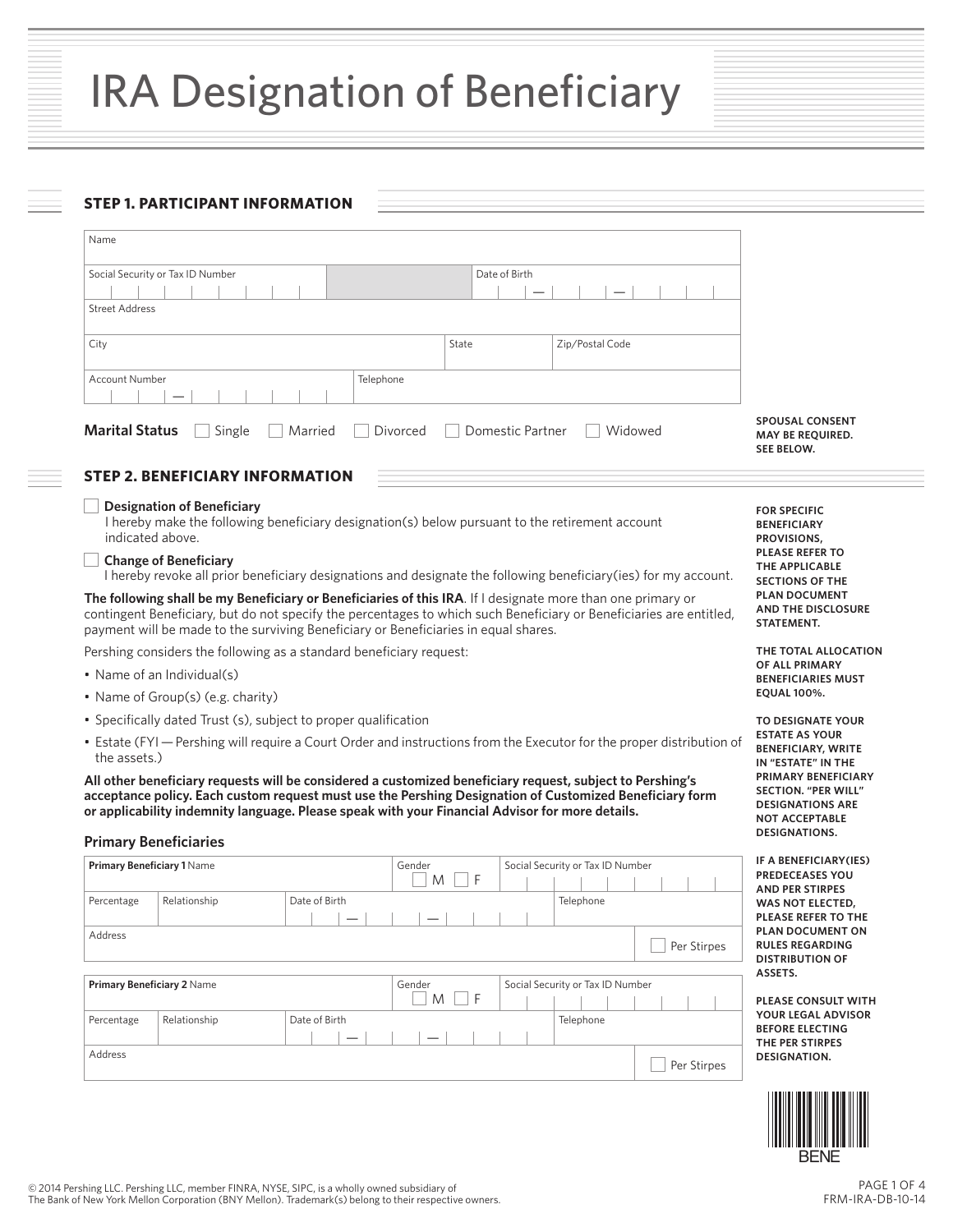# **IRA Designation of Beneficiary Account Number**

| Primary Beneficiary 3 Name  |              |               | Gender<br>F<br>M           | Social Security or Tax ID Number |             |
|-----------------------------|--------------|---------------|----------------------------|----------------------------------|-------------|
| Percentage                  | Relationship | Date of Birth |                            | Telephone                        |             |
| Address                     |              |               |                            |                                  | Per Stirpes |
| Primary Beneficiary 4 Name  |              |               | Gender                     | Social Security or Tax ID Number |             |
|                             |              |               | F<br>M                     |                                  |             |
| Percentage                  | Relationship | Date of Birth |                            | Telephone                        |             |
| Address                     |              |               |                            |                                  | Per Stirpes |
| Primary Beneficiary 5 Name  |              |               | Gender<br>F<br>M           | Social Security or Tax ID Number |             |
| Percentage                  | Relationship | Date of Birth |                            | Telephone                        |             |
| Address                     |              |               |                            |                                  | Per Stirpes |
| Primary Beneficiary 6 Name  |              |               | Gender<br>F<br>M           | Social Security or Tax ID Number |             |
| Percentage                  | Relationship | Date of Birth |                            | Telephone                        |             |
| Address                     |              |               |                            |                                  | Per Stirpes |
| Primary Beneficiary 7 Name  |              |               | Gender<br>F<br>M           | Social Security or Tax ID Number |             |
| Percentage                  | Relationship | Date of Birth |                            | Telephone                        |             |
| Address                     |              |               |                            |                                  | Per Stirpes |
| Primary Beneficiary 8 Name  |              |               | Gender<br>F<br>M           | Social Security or Tax ID Number |             |
| Percentage                  | Relationship | Date of Birth |                            | Telephone                        |             |
| Address                     |              |               |                            |                                  | Per Stirpes |
| Primary Beneficiary 9 Name  |              |               | Gender<br>F<br>M           | Social Security or Tax ID Number |             |
| Percentage                  | Relationship | Date of Birth |                            | Telephone                        |             |
| Address                     |              |               |                            |                                  | Per Stirpes |
| Primary Beneficiary 10 Name |              |               | Gender<br>$\mathsf F$<br>M | Social Security or Tax ID Number |             |
| Percentage                  | Relationship | Date of Birth |                            | Telephone                        |             |
| Address                     |              |               |                            |                                  | Per Stirpes |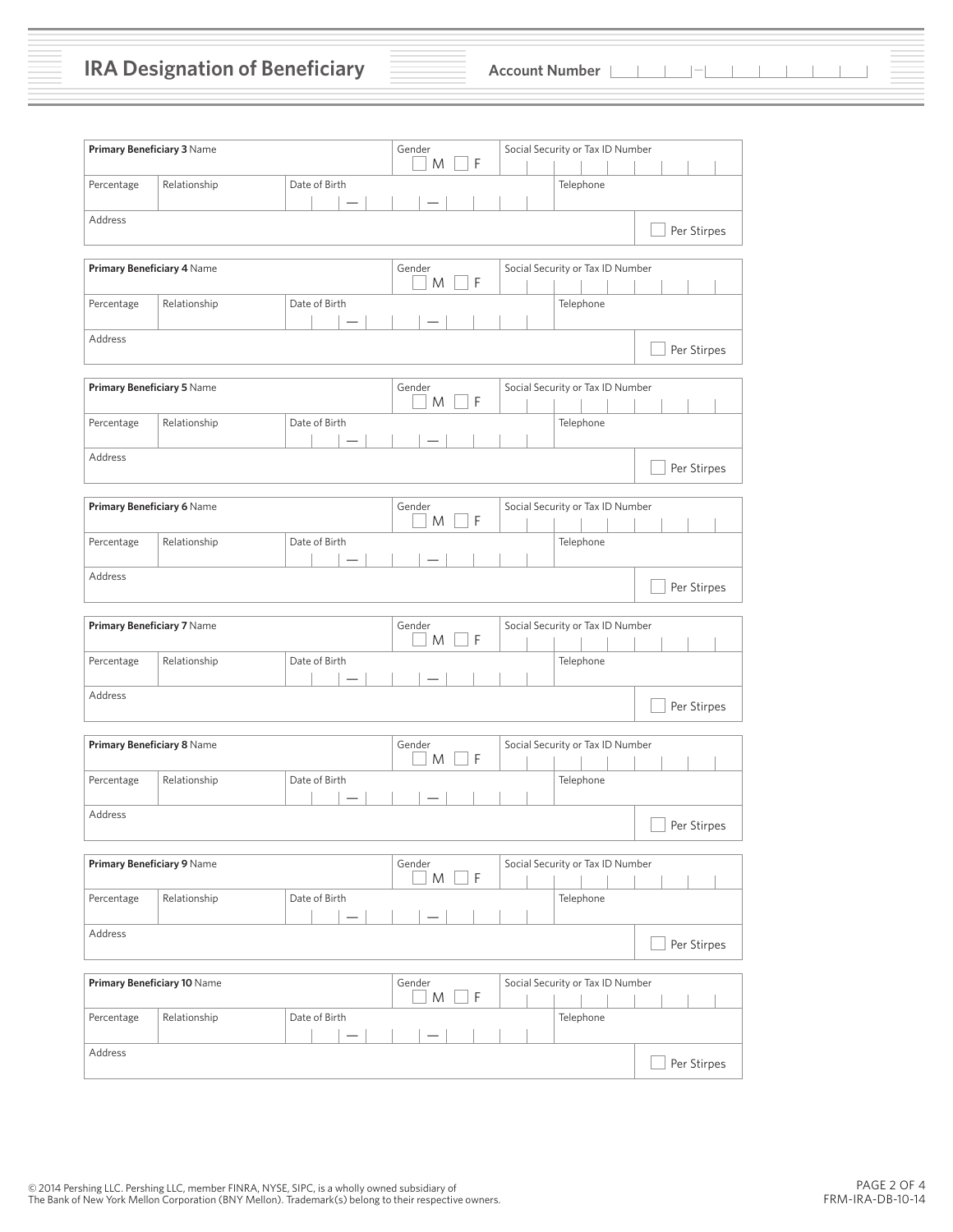## **Contingent Beneficiaries**

|            | <b>Contingent Beneficiary 1 Name</b> |               | Gender<br>F<br>M            | Social Security or Tax ID Number |             | THE TOTAL ALLOCATION<br>OF ALL CONTINGENT                                   |
|------------|--------------------------------------|---------------|-----------------------------|----------------------------------|-------------|-----------------------------------------------------------------------------|
| Percentage | Relationship                         | Date of Birth |                             | Telephone                        |             | <b>BENEFICIARIES MUST</b><br><b>EQUAL 100%.</b>                             |
| Address    |                                      |               |                             |                                  | Per Stirpes | <b>CONTINGENT</b><br><b>BENEFICIARIES</b><br>WILL BE PAID ONLY              |
|            | <b>Contingent Beneficiary 2 Name</b> |               | Gender<br>$\mathsf{F}$<br>M | Social Security or Tax ID Number |             | <b>IF ALL PRIMARY</b><br><b>BENEFICIARIES (AND</b><br>THEIR CHILDREN IF PER |
| Percentage | Relationship                         | Date of Birth |                             | Telephone                        |             | <b>STIRPES IS SELECTED)</b><br>DO NOT SURVIVE THE<br>PARTICIPANT.           |
| Address    |                                      |               |                             |                                  | Per Stirpes |                                                                             |
|            | Contingent Beneficiary 3 Name        |               | Gender<br>F<br>M            | Social Security or Tax ID Number |             |                                                                             |
| Percentage | Relationship                         | Date of Birth |                             | Telephone                        |             |                                                                             |
| Address    |                                      |               |                             |                                  | Per Stirpes |                                                                             |
|            | <b>Contingent Beneficiary 4 Name</b> |               | Gender<br>M<br>F            | Social Security or Tax ID Number |             |                                                                             |
| Percentage | Relationship                         | Date of Birth |                             | Telephone                        |             |                                                                             |
| Address    |                                      |               |                             |                                  | Per Stirpes |                                                                             |
|            | <b>Contingent Beneficiary 5 Name</b> |               | Gender<br>$\mathsf F$<br>M  | Social Security or Tax ID Number |             |                                                                             |
| Percentage | Relationship                         | Date of Birth |                             | Telephone                        |             |                                                                             |
| Address    |                                      |               |                             |                                  | Per Stirpes |                                                                             |
|            | Contingent Beneficiary 6 Name        |               | Gender<br>F<br>Μ            | Social Security or Tax ID Number |             |                                                                             |
| Percentage | Relationship                         | Date of Birth |                             | Telephone                        |             |                                                                             |
| Address    |                                      |               |                             |                                  | Per Stirpes |                                                                             |
|            | <b>Contingent Beneficiary 7 Name</b> |               | Gender<br>$\mathsf F$<br>M  | Social Security or Tax ID Number |             |                                                                             |
| Percentage | Relationship                         | Date of Birth |                             | Telephone                        |             |                                                                             |
| Address    |                                      |               |                             |                                  | Per Stirpes |                                                                             |
|            | <b>Contingent Beneficiary 8 Name</b> |               | Gender<br>$\Box F$<br>M     | Social Security or Tax ID Number |             |                                                                             |
| Percentage | Relationship                         | Date of Birth |                             | Telephone                        |             |                                                                             |
| Address    |                                      |               |                             |                                  | Per Stirpes |                                                                             |